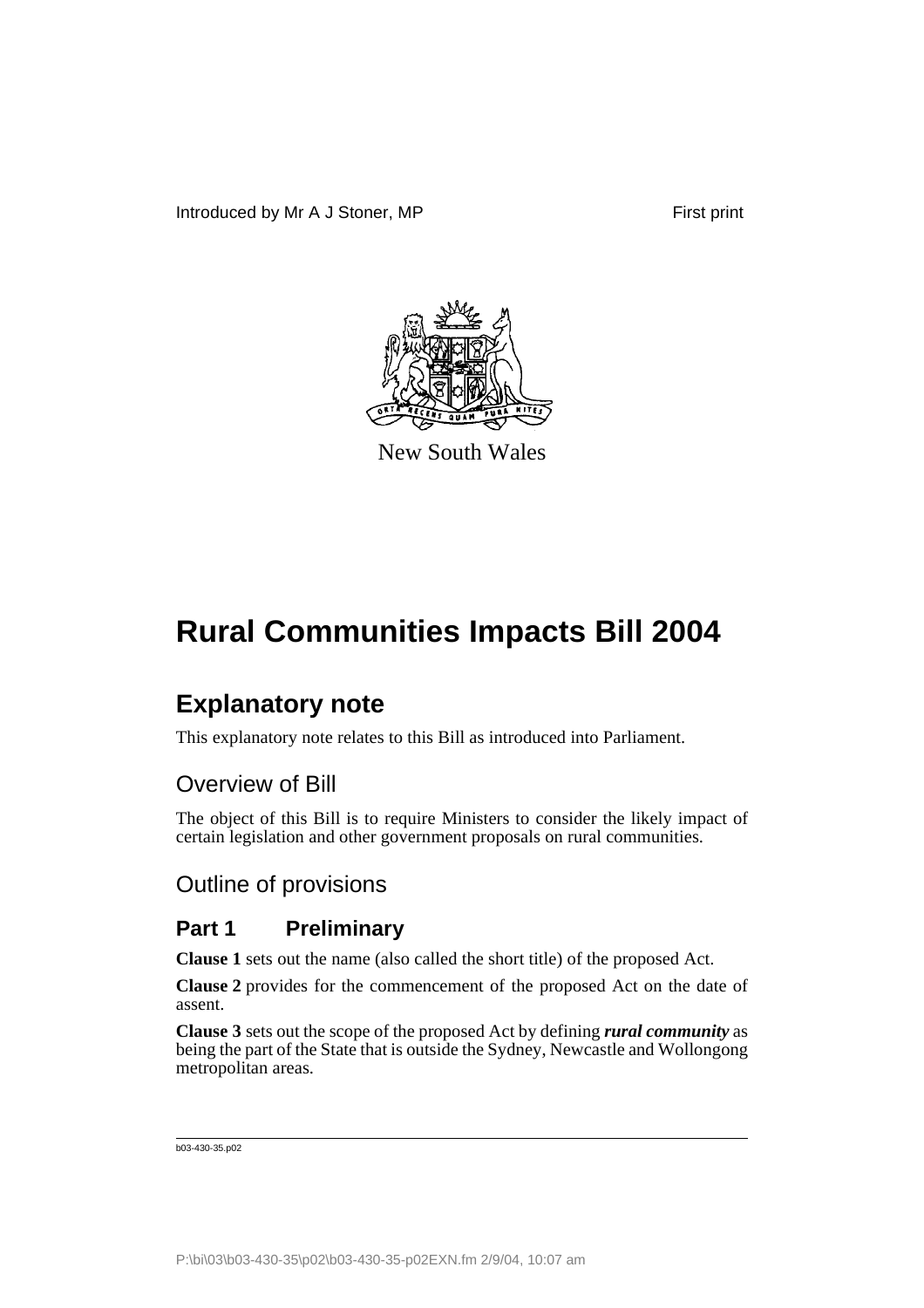Explanatory note

**Clause 4** defines other terms used in the proposed Act.

### **Part 2 Requirements of rural communities impact statements**

**Clause 5** provides that a rural communities impact statement is not valid for the purposes of the proposed Act unless it is written by the Rural Communities Impact Assessment Unit in the Cabinet Office.

**Clause 6** specifies some of the matters that must be covered by a rural communities impact statement.

**Clause 7** makes it clear that additional matters may be included in a rural communities impact statement.

**Clause 8** provides that a rural communities impact statement may (if appropriate) merely state that the relevant Bill, statutory rule, environmental planning instrument or decision has "no likely impact" on the rural community.

## **Part 3 Assessment of likely impact of proposed Acts on rural communities**

**Clause 9** provides that a Minister or Government Member who intends to introduce a Bill into Parliament must ensure, before the Bill is considered by the Cabinet, that a rural communities impact statement has been prepared which provides information about the likely impact of the proposed Act on the rural community and that the Minister or Member has given consideration to that likely impact.

**Clause 10** requires the tabling in Parliament of a rural communities impact statement in relation to a Bill before the Bill is read a second time.

## **Part 4 Assessment of likely impact of proposed statutory rules on rural communities**

**Clause 11** specifies that the proposed Part imposes obligations on the Minister administering the Act under which a statutory rule is or is proposed to be made.

**Clause 12** requires a Minister who intends to submit a proposed statutory rule to the Governor to ensure, before the proposed statutory rule is submitted, that a rural communities impact statement has been prepared in relation to the statutory rule and that the Minister has given consideration to it.

**Clause 13** requires a copy of the rural communities impact statement for a statutory rule to be included with any regulatory impact statement required in relation to the statutory rule.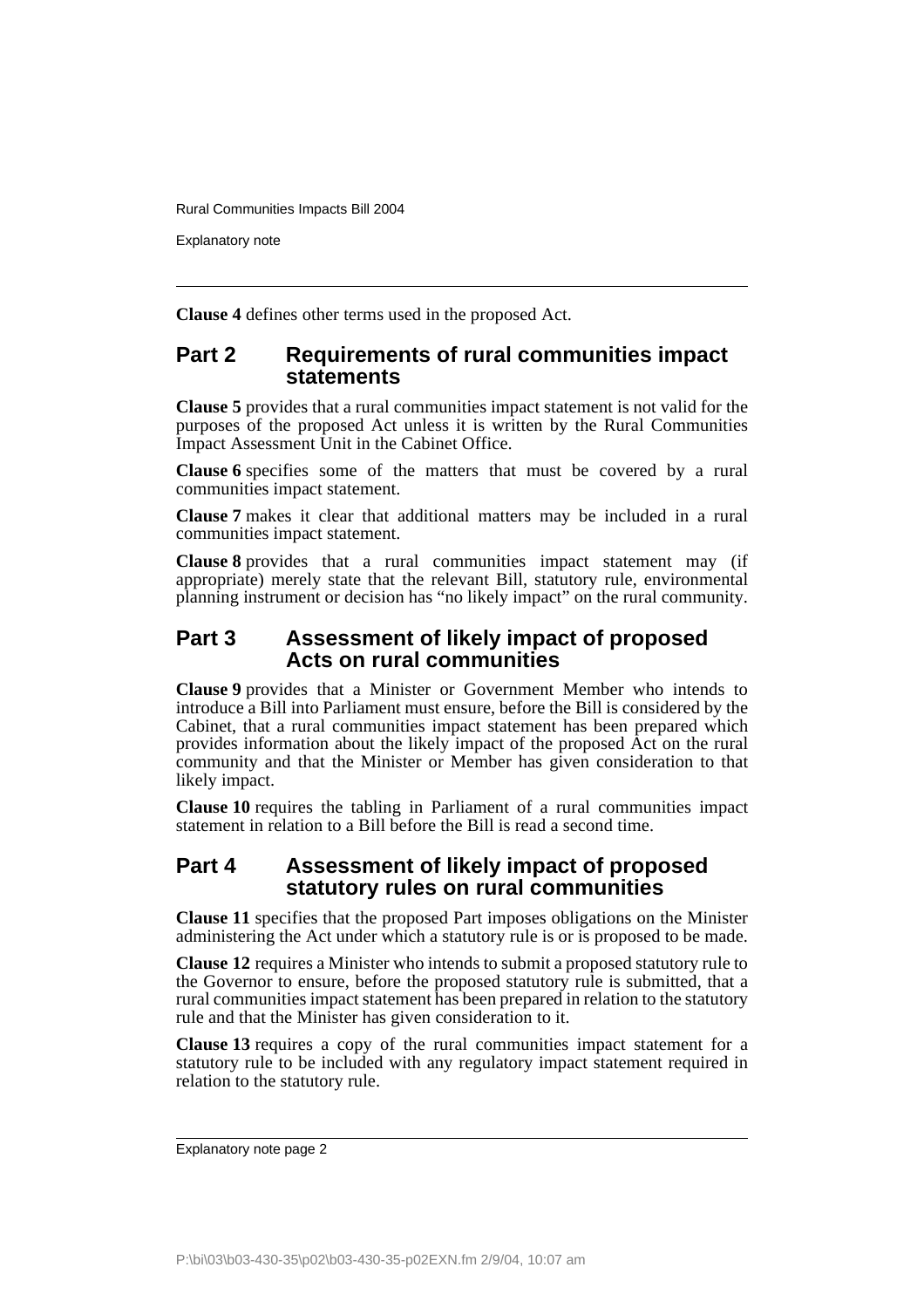Explanatory note

**Clause 14** requires the tabling in Parliament of a rural communities impact statement.

**Clause 15** requires notice to be given to the public as to where a rural communities impact statement can be accessed.

## **Part 5 Assessment of likely impact of proposed environmental planning instruments on rural communities**

**Clause 16** requires a Minister who intends to recommend the making of a State environmental planning policy to the Governor to ensure, before the proposed policy is recommended, that a rural communities impact statement has been prepared in relation to the policy and has been publicly exhibited and that the Minister has given consideration to it.

**Clause 17** requires a Minister who intends to make a regional environmental plan to ensure, before the proposed plan is made, that a rural communities impact statement has been prepared in relation to the plan and has been publicly exhibited and that the Minister has given consideration to it.

**Clause 18** requires a Minister who intends to make a local environmental plan to ensure, before the proposed plan is made, that a rural communities impact statement has been prepared in relation to the plan and has been publicly exhibited and that the Minister has given consideration to it.

## **Part 6 Assessment of likely impact of proposed Cabinet decisions on rural communities**

**Clause 19** requires rural communities impact statements to be prepared in relation to certain decisions before the Cabinet and to be distributed to Cabinet Ministers and considered by them before any decision is made.

**Clause 20** makes it clear that the proposed obligations extend to the Cabinet's consideration of Bills, proposed statutory rules and proposed environmental planning instruments.

## **Part 7 Rural Communities Impact Assessment Unit**

**Clause 21** establishes the Rural Communities Impact Assessment Unit in the Cabinet Office.

**Clause 22** imposes a requirement that there be in each Department at least one person whose duties involve, or include, liaising with the Unit.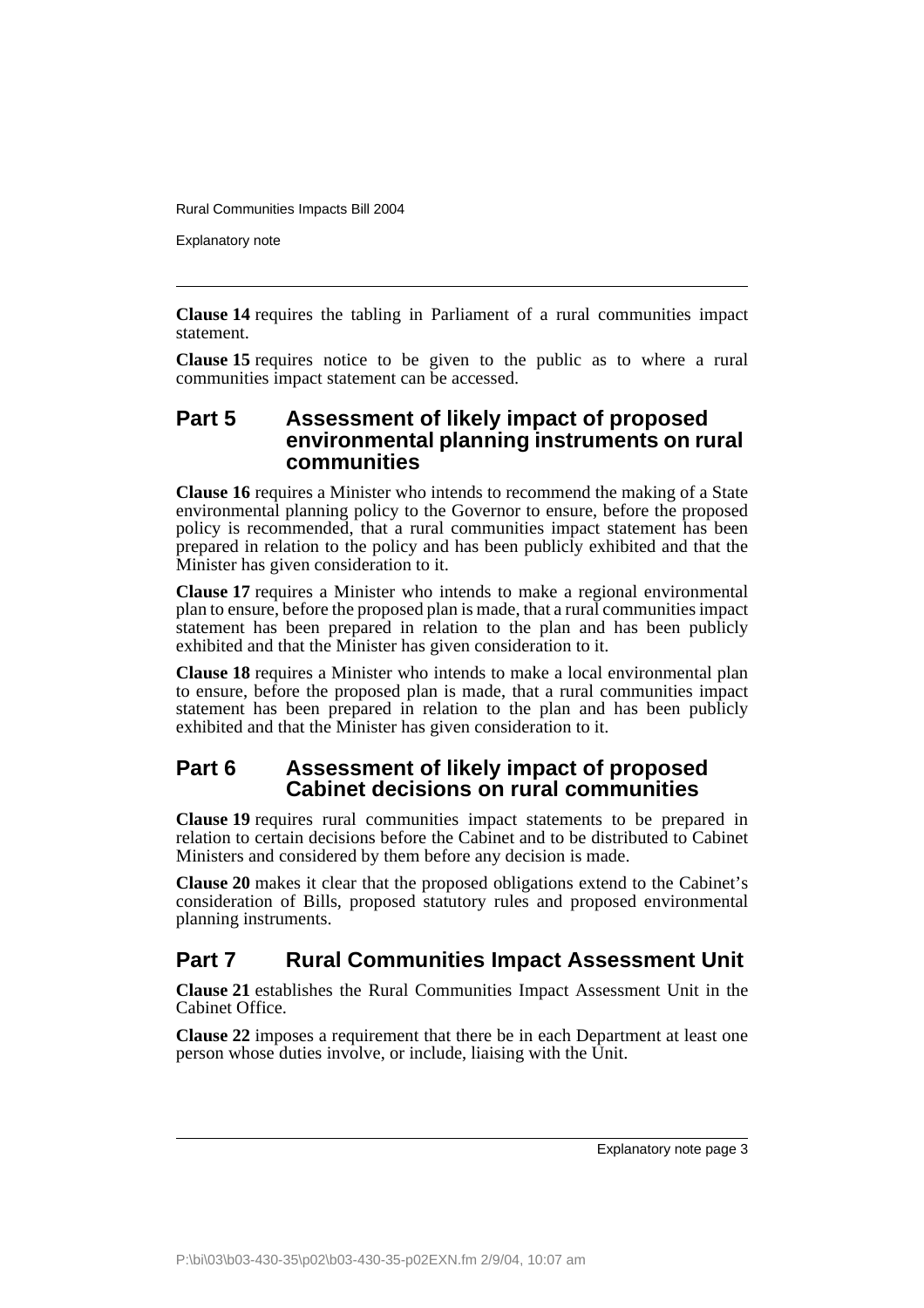Explanatory note

**Clause 23** requires the Unit to maintain a website on which rural communities impact statements are to be posted.

## **Part 8 Miscellaneous**

**Clause 24** provides for the Premier to certify that the requirements of the proposed Act do not have to be complied with, for instance, in an emergency.

**Clause 25** requires the Speaker of the Legislative Assembly and the President of the Legislative Council to report on non-compliance with tabling requirements under the proposed Act.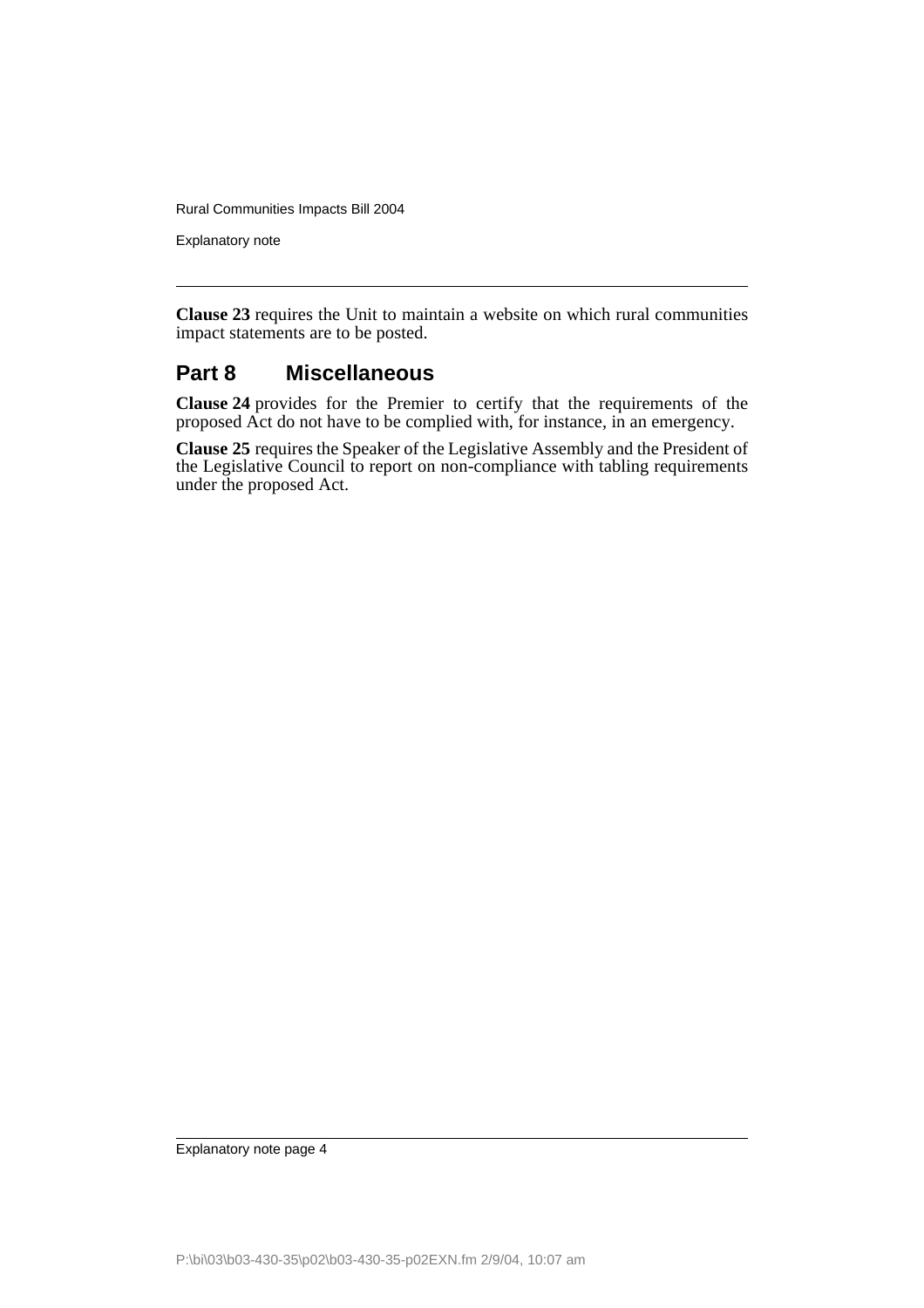Introduced by Mr A J Stoner, MP First print



New South Wales

# **Rural Communities Impacts Bill 2004**

# **Contents**

|        |                    |                                                                                                    | Page           |
|--------|--------------------|----------------------------------------------------------------------------------------------------|----------------|
| Part 1 | <b>Preliminary</b> |                                                                                                    |                |
|        |                    | Name of Act                                                                                        | 2              |
|        | 2                  | Commencement                                                                                       | 2              |
|        | 3                  | Meaning of "rural community"                                                                       | $\overline{2}$ |
|        | 4                  | Other definitions                                                                                  | 2              |
| Part 2 |                    | Requirements of rural communities impact statements                                                |                |
|        | 5                  | Rural communities impact statements must be written<br>by Rural Communities Impact Assessment Unit | 4              |
|        | 6                  | Matters that must be covered by a rural communities<br>impact statement                            | 4              |
|        | 7                  | Other matters may be included                                                                      | 5              |
|        | 8                  | A finding of "no likely impact" is acceptable                                                      | 5              |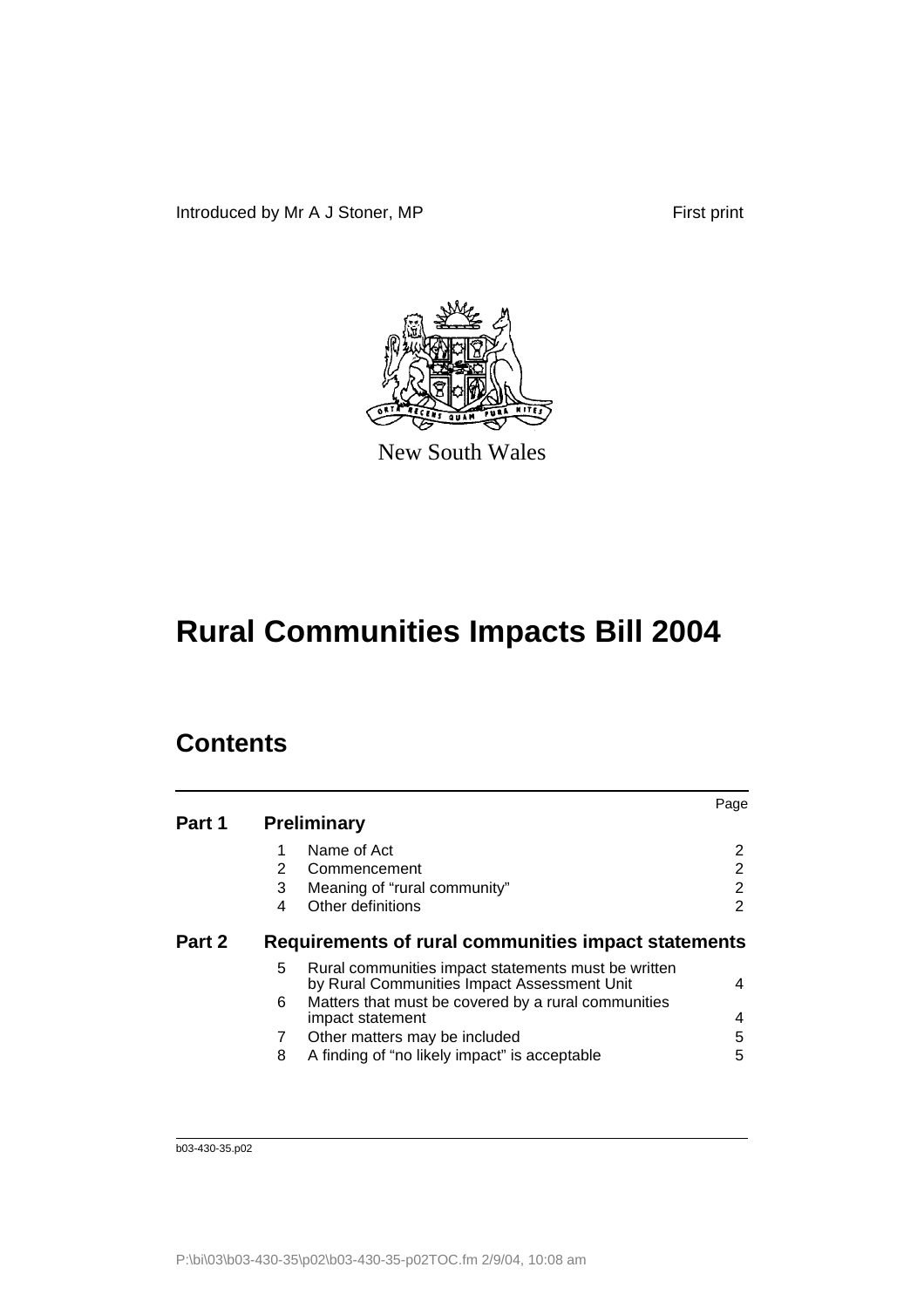**Contents** 

|        |                                                                                                                                                    | Page           |
|--------|----------------------------------------------------------------------------------------------------------------------------------------------------|----------------|
| Part 3 | Assessment of likely impact of proposed Acts on rural<br>communities                                                                               |                |
|        | 9<br>Likely impact on rural communities must be assessed<br>before a Bill is considered by the Cabinet                                             | 6              |
|        | Likely impact on rural communities must be disclosed to<br>10<br>Members of Parliament before a Bill is considered<br>by Parliament                | 6              |
| Part 4 | Assessment of likely impact of proposed statutory<br>rules on rural communities                                                                    |                |
|        | 11<br>Minister on whom this Part imposes obligations                                                                                               | $\overline{7}$ |
|        | 12 <sub>2</sub><br>Likely impact on rural communities must be determined<br>before a statutory rule is submitted to Governor                       | $\overline{7}$ |
|        | 13<br>Public notice of rural communities impact statement<br>required before certain statutory rules are made                                      | $\overline{7}$ |
|        | Tabling of rural communities impact statement required in<br>14<br>relation to all statutory rules                                                 | $\overline{7}$ |
|        | 15<br>Other public notice of rural communities impact statement<br>required in relation to all statutory rules                                     | 8              |
| Part 5 | Assessment of likely impact of proposed<br>environmental planning instruments on rural<br>communities                                              |                |
|        | 16<br>Likely impact on rural communities must be determined<br>before a proposed State environmental planning policy is<br>recommended to Governor |                |
|        | Likely impact on rural communities must be determined<br>17                                                                                        | 9              |
|        | before regional environmental plan is made                                                                                                         | 9              |
|        | 18<br>Likely impact on rural communities must be determined<br>before local environmental plan is made                                             | 10             |
| Part 6 | Assessment of likely impact of proposed Cabinet<br>decisions on rural communities                                                                  |                |
|        | Likely impact on rural communities must be determined<br>19<br>before Cabinet decides on any matter                                                | 11             |
|        | 20<br>Part extends to legislation                                                                                                                  | 11             |
| Part 7 | <b>Rural Communities Impact Assessment Unit</b>                                                                                                    |                |
|        | 21<br><b>Establishment of Rural Communities Impact</b><br>Assessment Unit                                                                          | 12             |
|        | Liaison with Rural Communities Impact Assessment Unit<br>22<br>Electronic access to rural communities impact statements<br>23                      | 12<br>12       |
|        |                                                                                                                                                    |                |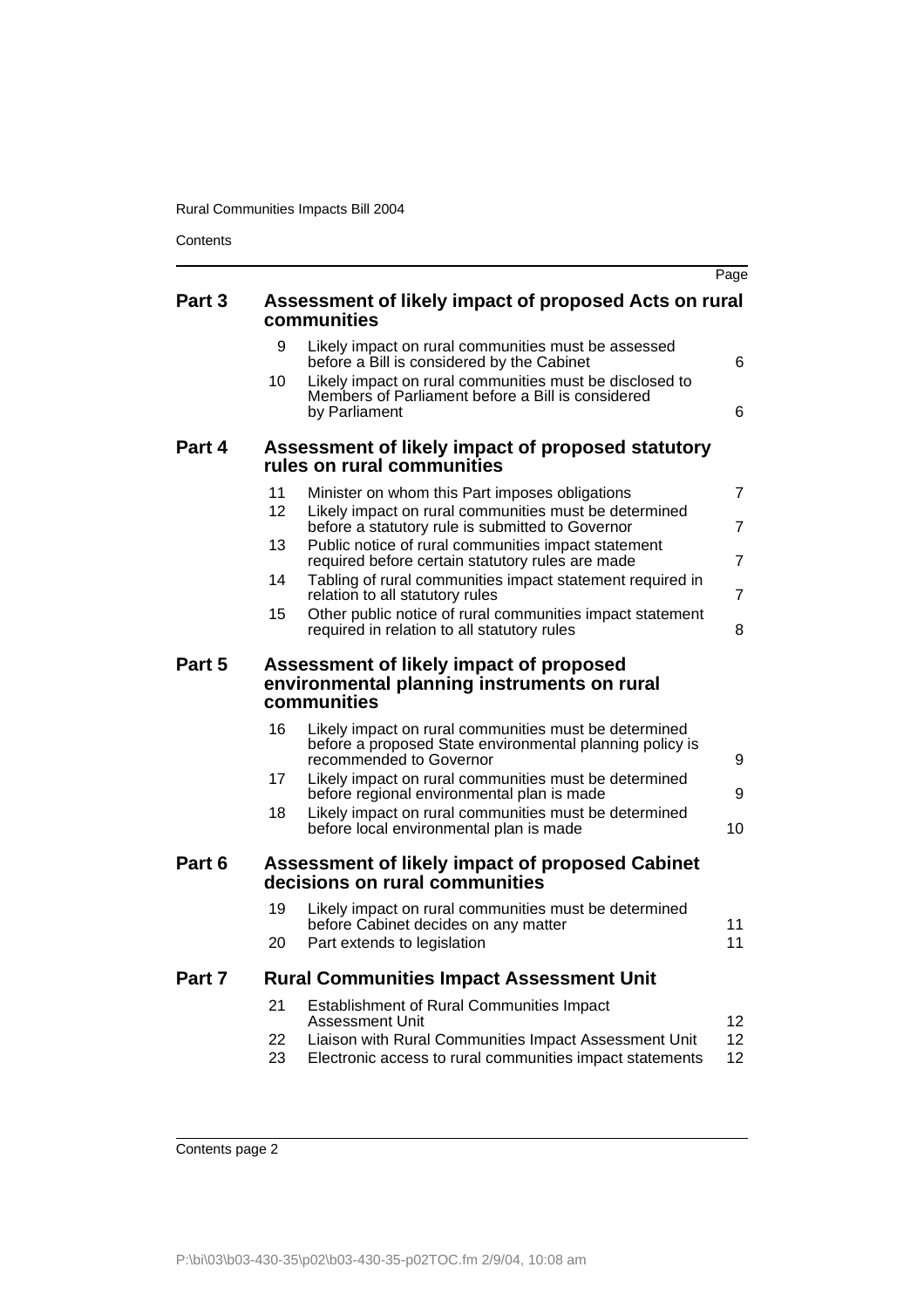**Contents** 

|        |    |                                                                              | Page |
|--------|----|------------------------------------------------------------------------------|------|
| Part 8 |    | <b>Miscellaneous</b>                                                         |      |
|        | 24 | Rural communities impact statement not necessary<br>in certain circumstances | 14   |
|        | 25 | Speaker and President to report on non-compliance                            | 14   |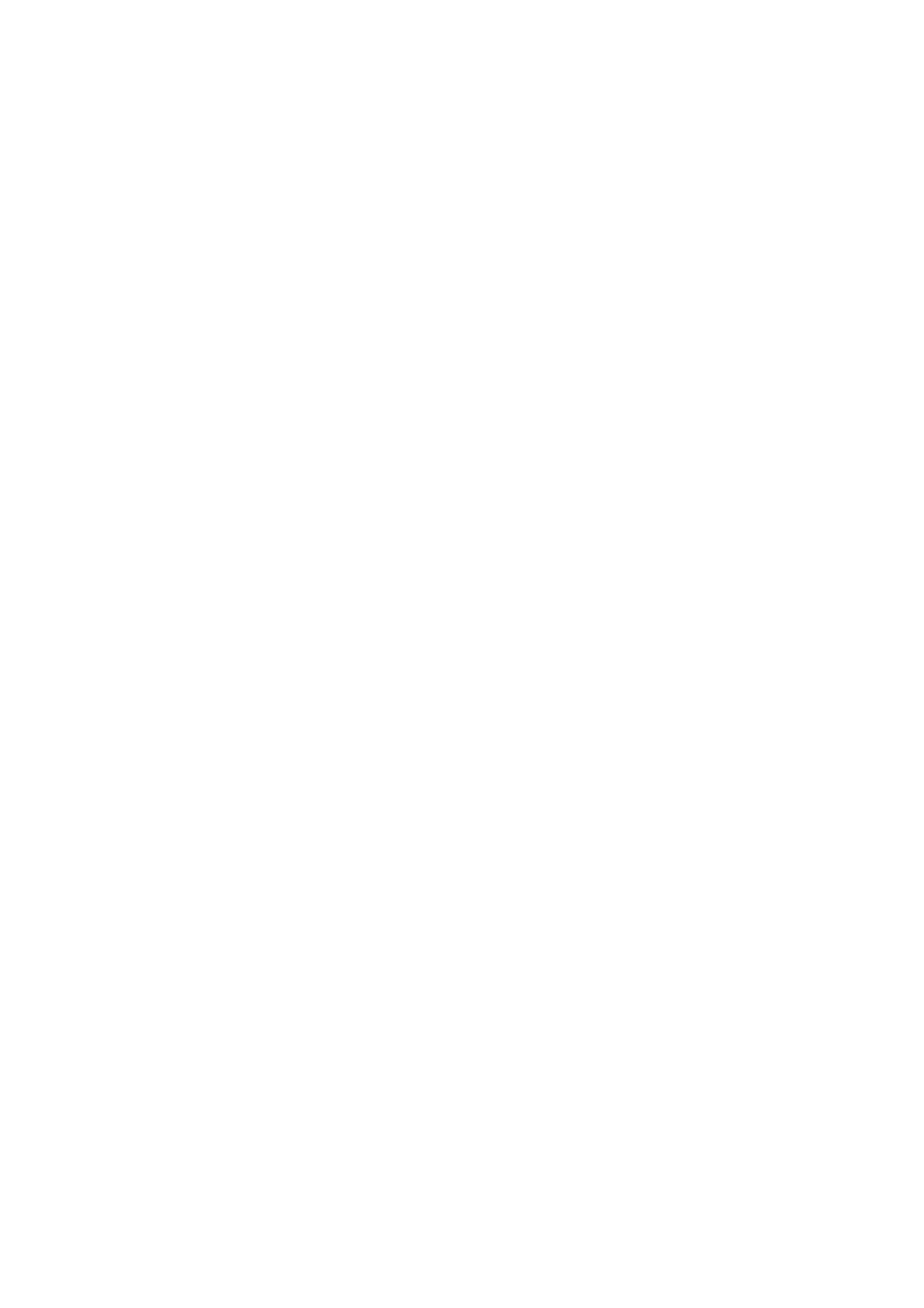

New South Wales

No , 2004

## **A Bill for**

An Act to require the preparation of rural communities impact statements and to specify the circumstances in which they are required; and for other purposes.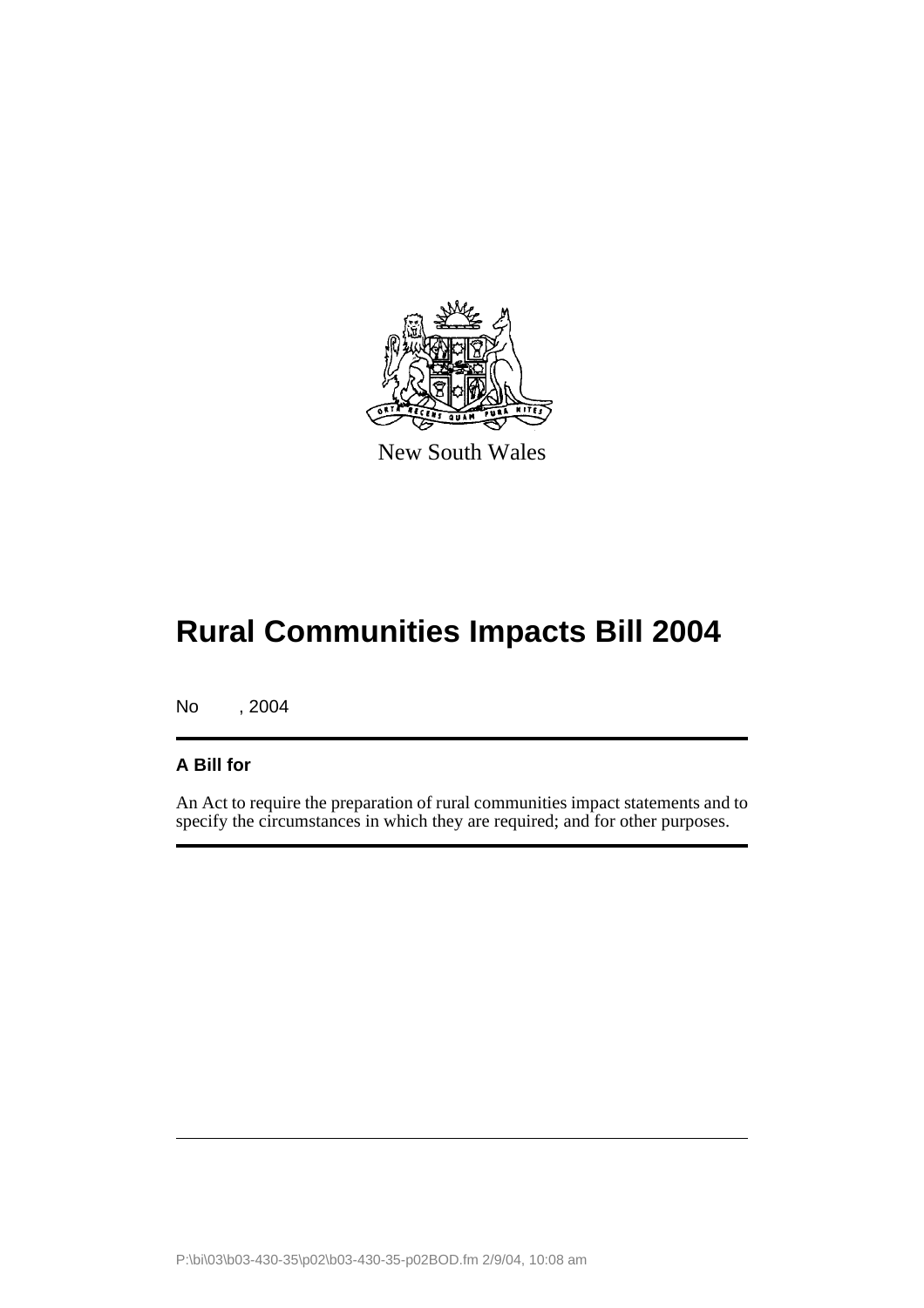| Clause 1 | Rural Communities Impacts Bill 2004 |  |
|----------|-------------------------------------|--|
|          |                                     |  |

Part 1 Preliminary

| The Legislature of New South Wales enacts: |             |                   | 1                                                                                                                                                                                                                                                                                                                                                                                                                                                                                                                                                                                                                                                                                                                                                                                                                                                                                                                                                              |                                                                                                          |
|--------------------------------------------|-------------|-------------------|----------------------------------------------------------------------------------------------------------------------------------------------------------------------------------------------------------------------------------------------------------------------------------------------------------------------------------------------------------------------------------------------------------------------------------------------------------------------------------------------------------------------------------------------------------------------------------------------------------------------------------------------------------------------------------------------------------------------------------------------------------------------------------------------------------------------------------------------------------------------------------------------------------------------------------------------------------------|----------------------------------------------------------------------------------------------------------|
| Part 1                                     |             |                   | <b>Preliminary</b>                                                                                                                                                                                                                                                                                                                                                                                                                                                                                                                                                                                                                                                                                                                                                                                                                                                                                                                                             | 2                                                                                                        |
| 1                                          | Name of Act |                   |                                                                                                                                                                                                                                                                                                                                                                                                                                                                                                                                                                                                                                                                                                                                                                                                                                                                                                                                                                | 3                                                                                                        |
|                                            |             |                   | This Act is the Rural Communities Impacts Act 2004.                                                                                                                                                                                                                                                                                                                                                                                                                                                                                                                                                                                                                                                                                                                                                                                                                                                                                                            | 4                                                                                                        |
| $\mathbf{2}$                               |             |                   | <b>Commencement</b>                                                                                                                                                                                                                                                                                                                                                                                                                                                                                                                                                                                                                                                                                                                                                                                                                                                                                                                                            | 5                                                                                                        |
|                                            |             |                   | This Act commences on the date of assent.                                                                                                                                                                                                                                                                                                                                                                                                                                                                                                                                                                                                                                                                                                                                                                                                                                                                                                                      | 6                                                                                                        |
| 3                                          |             |                   | <b>Meaning of "rural community"</b>                                                                                                                                                                                                                                                                                                                                                                                                                                                                                                                                                                                                                                                                                                                                                                                                                                                                                                                            | $\overline{7}$                                                                                           |
|                                            | (1)         |                   | For the purposes of this Act, the part of the State that is outside the<br>following metropolitan areas comprises the <i>rural community</i> :                                                                                                                                                                                                                                                                                                                                                                                                                                                                                                                                                                                                                                                                                                                                                                                                                 | 8<br>9                                                                                                   |
|                                            | (2)         | (a)<br>(b)<br>(c) | the Sydney metropolitan area, that is, the area constituted by<br>the local government areas of Ashfield, Auburn, Bankstown,<br>Baulkham Hills, Blacktown, Botany Bay, Burwood, Camden,<br>Campbelltown,<br>Canada<br>Bay,<br>Canterbury,<br>Fairfield,<br>Hawkesbury, Holroyd, Hornsby, Hunters Hill, Hurstville,<br>Kogarah, Ku-ring-gai, Lane Cove, Leichhardt, Liverpool,<br>Manly, Marrickville, Mosman, North Sydney, Parramatta,<br>Penrith, Pittwater, Randwick, Rockdale, Ryde, Strathfield,<br>Sutherland, Sydney, Warringah, Waverley, Willoughby and<br>Woollahra,<br>the Newcastle metropolitan area, that is, the area constituted<br>by the local government areas of Lake Macquarie and<br>Newcastle,<br>the Wollongong metropolitan area, that is, the area constituted<br>by the local government areas of Shellharbour<br>and<br>Wollongong.<br>The rural community consists of any number of recognised rural<br>communities in the State. | 10<br>11<br>12<br>13<br>14<br>15<br>16<br>17<br>18<br>19<br>20<br>21<br>22<br>23<br>24<br>25<br>26<br>27 |
| 4                                          |             |                   | <b>Other definitions</b>                                                                                                                                                                                                                                                                                                                                                                                                                                                                                                                                                                                                                                                                                                                                                                                                                                                                                                                                       | 28                                                                                                       |
|                                            |             |                   | In this Act:                                                                                                                                                                                                                                                                                                                                                                                                                                                                                                                                                                                                                                                                                                                                                                                                                                                                                                                                                   | 29                                                                                                       |
|                                            |             |                   | <i>environmental planning instrument means:</i>                                                                                                                                                                                                                                                                                                                                                                                                                                                                                                                                                                                                                                                                                                                                                                                                                                                                                                                | 30                                                                                                       |
|                                            |             | (a)               | a State environmental planning policy, or                                                                                                                                                                                                                                                                                                                                                                                                                                                                                                                                                                                                                                                                                                                                                                                                                                                                                                                      | 31                                                                                                       |
|                                            |             | (b)               | a regional environmental plan, or                                                                                                                                                                                                                                                                                                                                                                                                                                                                                                                                                                                                                                                                                                                                                                                                                                                                                                                              | 32                                                                                                       |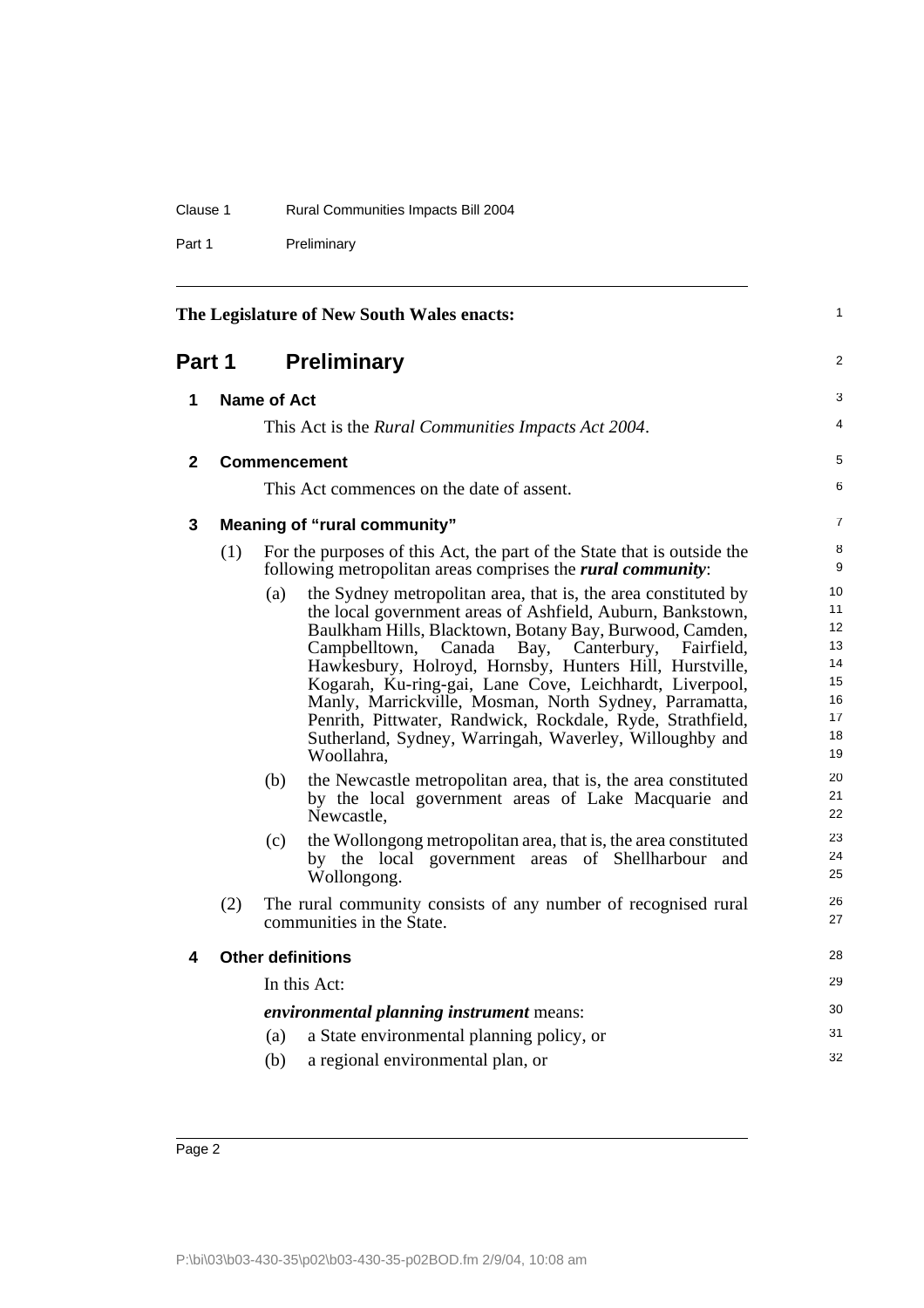| <b>Rural Communities Impacts Bill 2004</b> |        |  |
|--------------------------------------------|--------|--|
| Preliminary                                | Part 1 |  |

| (c) a local environmental plan, |                                                                                                                         |                          |
|---------------------------------|-------------------------------------------------------------------------------------------------------------------------|--------------------------|
| and Assessment Act 1979.        | which all have the same meaning as in the <i>Environmental Planning</i>                                                 | $\overline{2}$<br>3      |
| the Government.                 | Government Member of Parliament means a member of<br>Parliament who is a member of the one or more parties that make up | $\overline{4}$<br>5<br>6 |
|                                 | <b>Rural Communities Impact Assessment Unit means the branch of</b><br>the Cabinet Office established under section 21. | $\overline{7}$<br>8      |
|                                 | <i>statutory rule</i> means a regulation, by-law, rule or ordinance:                                                    | 9                        |
| (a)                             | that is made by the Governor, or                                                                                        | 10                       |
| (b)<br>Governor.                | that is made by a person or body other than the Governor, but<br>is required by law to be approved or confirmed by the  | 11<br>12<br>13           |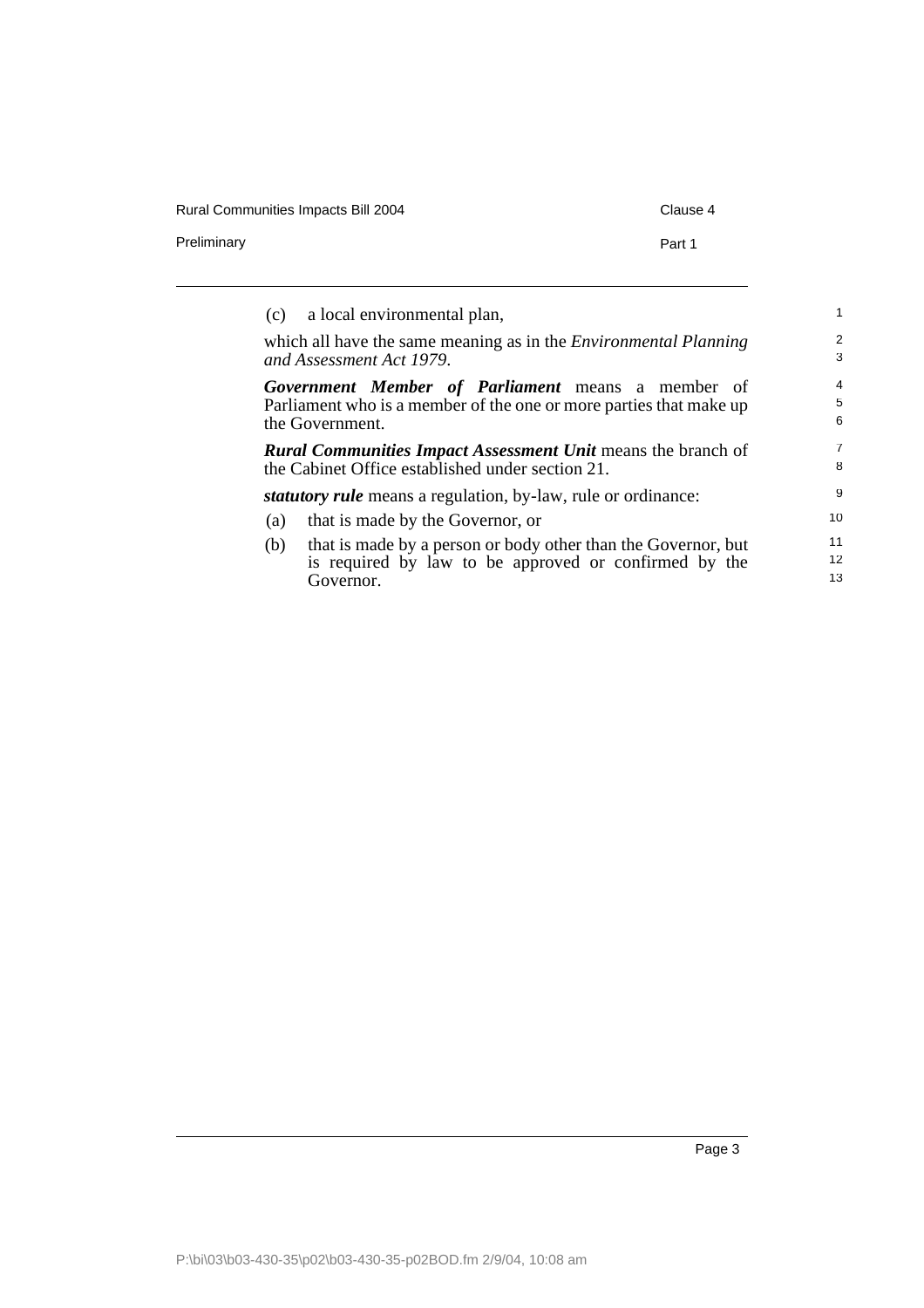| Clause 5 | <b>Rural Communities Impacts Bill 2004</b>          |
|----------|-----------------------------------------------------|
| Part 2   | Requirements of rural communities impact statements |

## **Part 2 Requirements of rural communities impact statements**

#### **5 Rural communities impact statements must be written by Rural Communities Impact Assessment Unit**

A rural communities impact statement is not valid for the purposes of this Act unless it is written by the Rural Communities Impact Assessment Unit.

1  $\mathfrak{p}$ 

#### **6 Matters that must be covered by a rural communities impact statement**

- (1) A rural communities impact statement that is required to be prepared by this Act in relation to a proposed Bill, statutory rule, environmental planning instrument or decision is not valid for the purposes of this Act unless it includes the following matters:
	- (a) a detailed description of any costs that are likely to be placed on businesses in the rural community in order to comply with the relevant legislation or decision (whether or not the same costs would be imposed on any other community),
	- (b) an examination of the likely impact of those costs on development and employment in the rural community (whether or not there would be the same impact on any other community),
	- (c) special emphasis on the modelling of the likely impact on the rural community that would occur or remain 5 years after the legislation or decision is made (whether or not there would be the same impact on any other community),
	- (d) an examination of the likely impact of the proposed legislation or decision on the social structures and well-being of the rural community (whether or not there would be the same impact on any other community),
	- (e) an examination of the likely impact of the proposed legislation or decision on the availability of public transport, health services, education facilities, policing, courts, government advisory services and infrastructure provision in the rural community (whether or not there would be the same impact on any other community),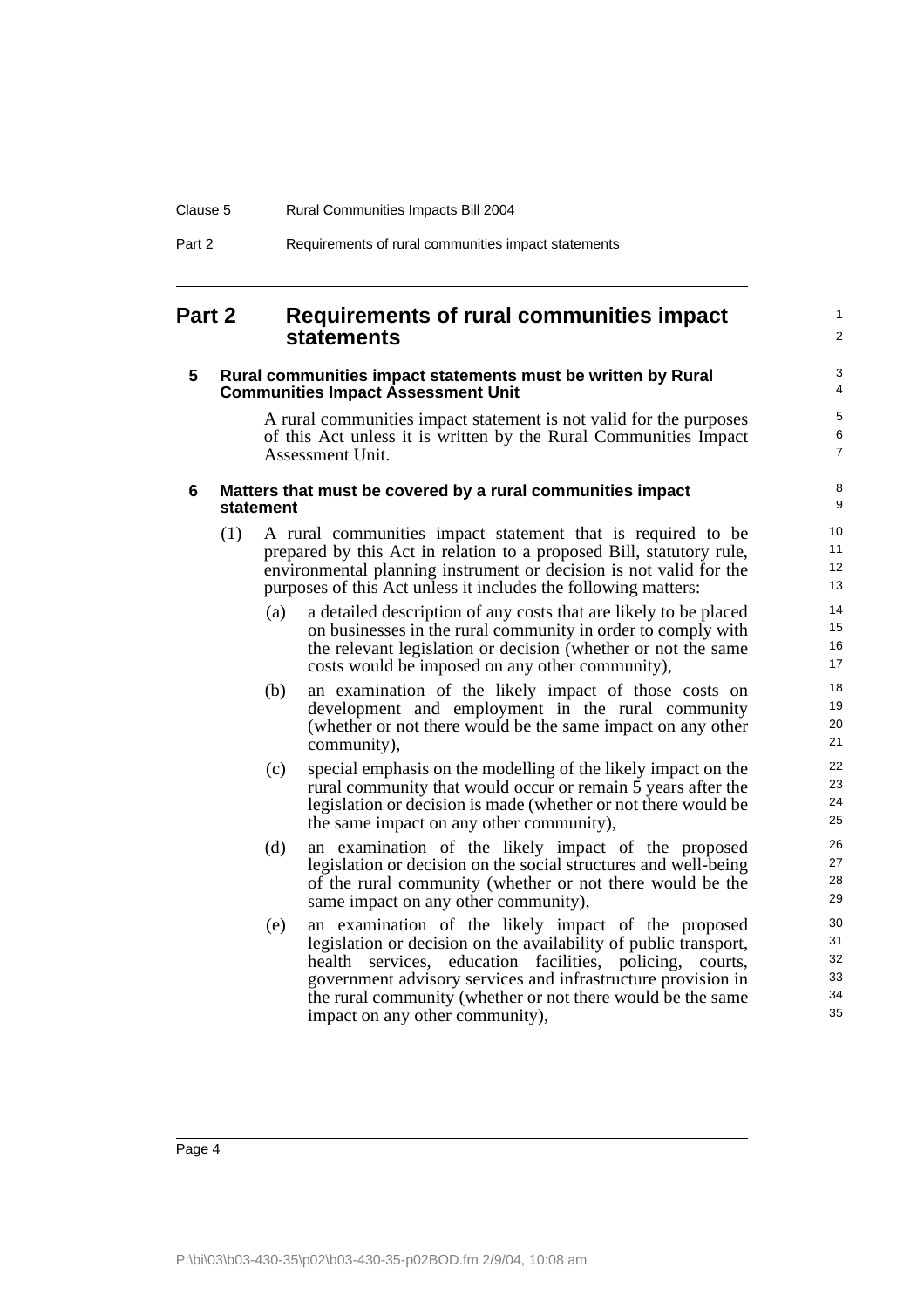| <b>Rural Communities Impacts Bill 2004</b>          | Clause 7 |
|-----------------------------------------------------|----------|
| Requirements of rural communities impact statements | Part 2   |

- (f) an examination of the likely impact of the proposed legislation or decision on the natural environment, having regard to the need to balance economic and social well-being with environmental sustainability.
- (2) If any of the above matters is not applicable to the relevant legislation or decision under consideration, a rural communities impact statement complies with this section if it merely states that the matter is not applicable.

#### **7 Other matters may be included**

In addition to the matters listed in section 6, a rural communities impact statement may consider other aspects of the likely impact of the proposed legislation or decision on the rural community.

#### **8 A finding of "no likely impact" is acceptable**

A rural communities impact statement may (if appropriate) merely state that the relevant Bill, statutory rule, environmental planning instrument or decision has "no likely impact" on the rural community.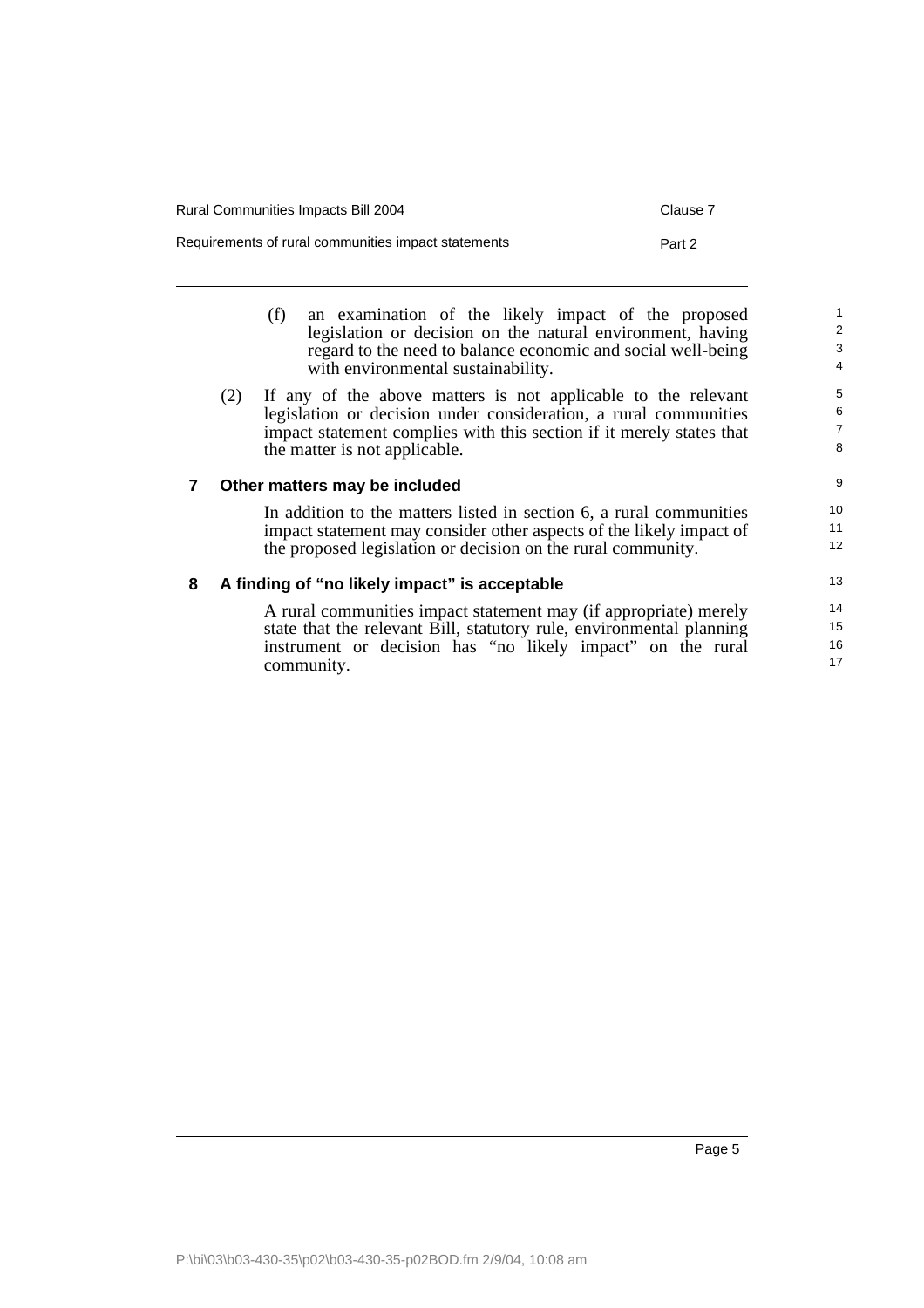| Clause 9 | <b>Rural Communities Impacts Bill 2004</b>                        |
|----------|-------------------------------------------------------------------|
| Part 3   | Assessment of likely impact of proposed Acts on rural communities |

## **Part 3 Assessment of likely impact of proposed Acts on rural communities**

#### **9 Likely impact on rural communities must be assessed before a Bill is considered by the Cabinet**

A Minister, or a Government Member of Parliament, who intends to introduce a Bill into either House of Parliament must ensure, before the Bill is considered by the Cabinet:

- (a) that a rural communities impact statement has been prepared in relation to the Bill, which provides information about the likely impact of the proposed Act on the rural community, and
- (b) that the Minister or Member has given consideration as to whether or not the proposed Act will have any likely impact on the rural community by having regard to the rural communities impact statement and any other submissions or matters that the Minister or Member considers appropriate.

#### **10 Likely impact on rural communities must be disclosed to Members of Parliament before a Bill is considered by Parliament**

A Minister, or a Government Member of Parliament, who introduces a Bill into either House of Parliament must ensure that, before the second reading of that Bill in that House, a copy of the rural communities impact statement in relation to the Bill has been tabled in that House of Parliament.

16

1  $\mathfrak{p}$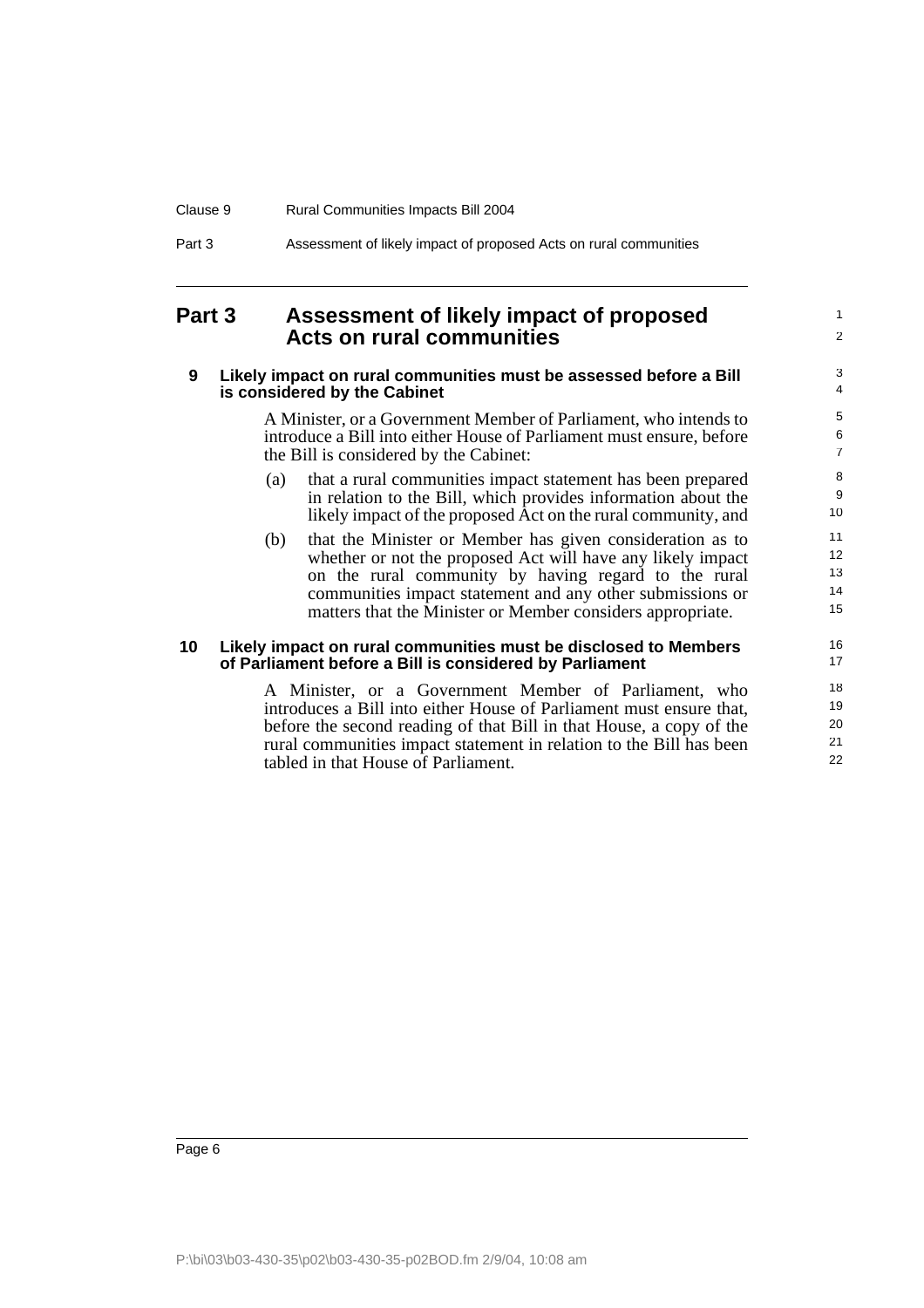| Rural Communities Impacts Bill 2004                                             | Clause 11 |
|---------------------------------------------------------------------------------|-----------|
| Assessment of likely impact of proposed statutory rules on rural<br>communities | Part 4    |

## **Part 4 Assessment of likely impact of proposed statutory rules on rural communities**

| 11              |                                                                                                         |         | Minister on whom this Part imposes obligations                                                                                                                                                                                                                                                    | 3                                     |
|-----------------|---------------------------------------------------------------------------------------------------------|---------|---------------------------------------------------------------------------------------------------------------------------------------------------------------------------------------------------------------------------------------------------------------------------------------------------|---------------------------------------|
|                 |                                                                                                         |         | The obligations under this Part are imposed on the Minister<br>administering the Act under which a statutory rule is or is proposed<br>to be made.                                                                                                                                                | $\overline{4}$<br>$\overline{5}$<br>6 |
| 12 <sup>°</sup> |                                                                                                         |         | Likely impact on rural communities must be determined before a<br>statutory rule is submitted to Governor                                                                                                                                                                                         | $\overline{7}$<br>8                   |
|                 |                                                                                                         | ensure: | A Minister who intends to submit a proposed statutory rule for<br>making by the Governor, or for the approval of or confirmation by<br>the Governor, must, before submitting the proposed statutory rule,                                                                                         | $\boldsymbol{9}$<br>10<br>11<br>12    |
|                 |                                                                                                         | (a)     | that a rural communities impact statement has been prepared<br>in relation to the statutory rule, which provides information<br>about the likely impact of the statutory rule on the rural<br>community, and                                                                                      | 13<br>14<br>15<br>16                  |
|                 |                                                                                                         | (b)     | that the Minister has given consideration as to whether or not<br>the proposed statutory rule will have a likely impact on the<br>rural community, by having regard to the rural communities<br>impact statement and any other submissions or matters that<br>the Minister considers appropriate. | 17<br>18<br>19<br>20<br>21            |
| 13              | Public notice of rural communities impact statement required before<br>certain statutory rules are made |         |                                                                                                                                                                                                                                                                                                   | 22<br>23                              |
|                 | (1)                                                                                                     |         | This section applies to a statutory rule in relation to which section 5<br>of the Subordinate Legislation Act 1989 requires a regulatory<br>impact statement to be prepared and made available or made<br>available for inspection.                                                               | 24<br>25<br>26<br>27                  |
|                 | (2)                                                                                                     | rule.   | If this section applies, the regulatory impact statement must include<br>the rural communities impact statement for the proposed statutory                                                                                                                                                        | 28<br>29<br>30                        |
| 14              |                                                                                                         |         | Tabling of rural communities impact statement required in relation<br>to all statutory rules                                                                                                                                                                                                      | 31<br>32                              |
|                 |                                                                                                         |         | The Minister responsible for a statutory rule must ensure that the<br>notice of the making of a statutory rule that is required to be given<br>by section 40 of the <i>Interpretation Act 1987</i> is accompanied by the                                                                          | 33<br>34<br>35                        |

rural communities impact statement for the statutory rule.

1 2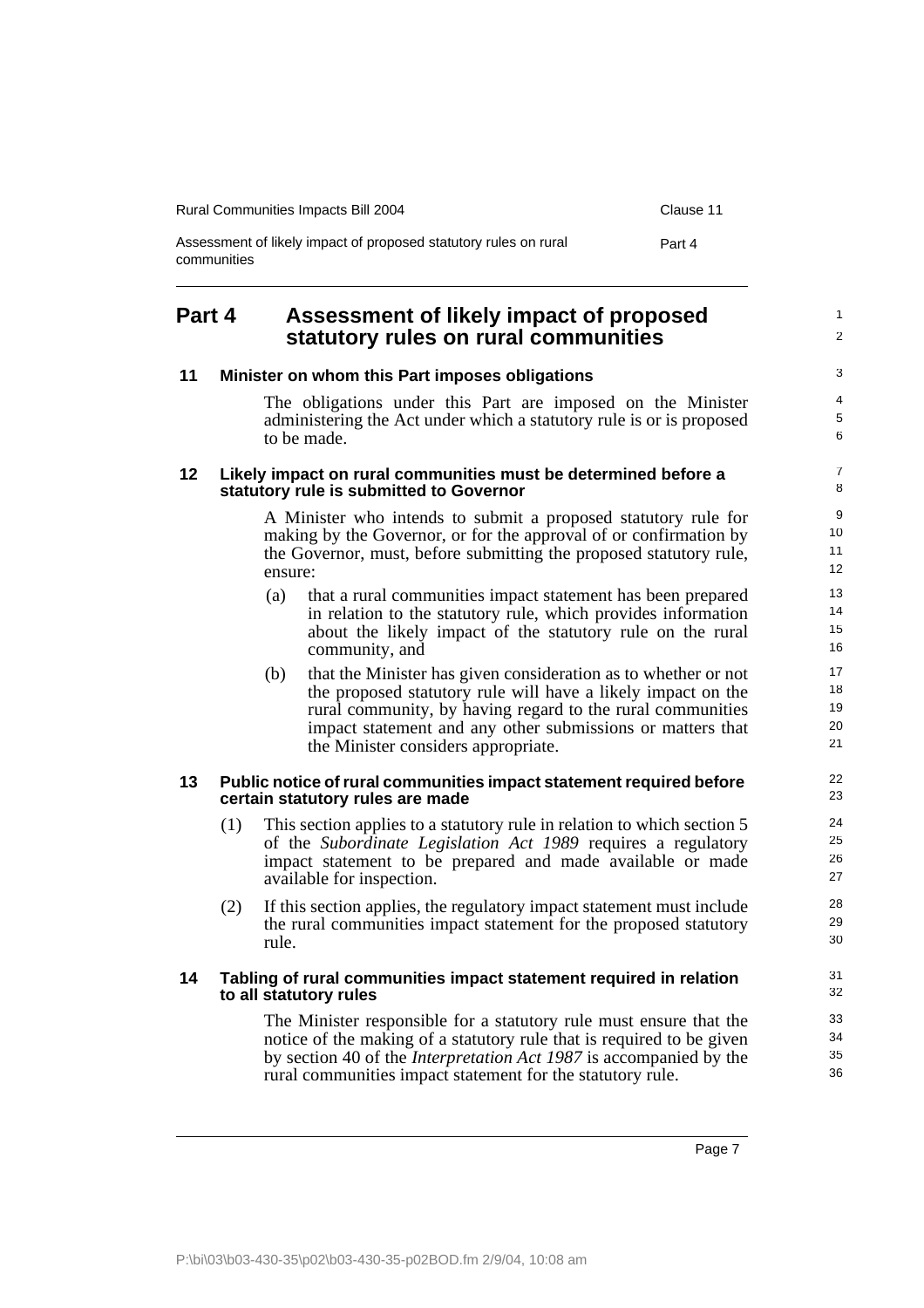| Clause 15 | <b>Rural Communities Impacts Bill 2004</b>                                      |
|-----------|---------------------------------------------------------------------------------|
| Part 4    | Assessment of likely impact of proposed statutory rules on rural<br>communities |

#### **15 Other public notice of rural communities impact statement required in relation to all statutory rules**

The Minister responsible for a statutory rule must ensure that notice of the rural communities impact statement for the statutory rule, and where it can be accessed both in print and electronically, is printed in the same Gazette as that in which the statutory rule is published.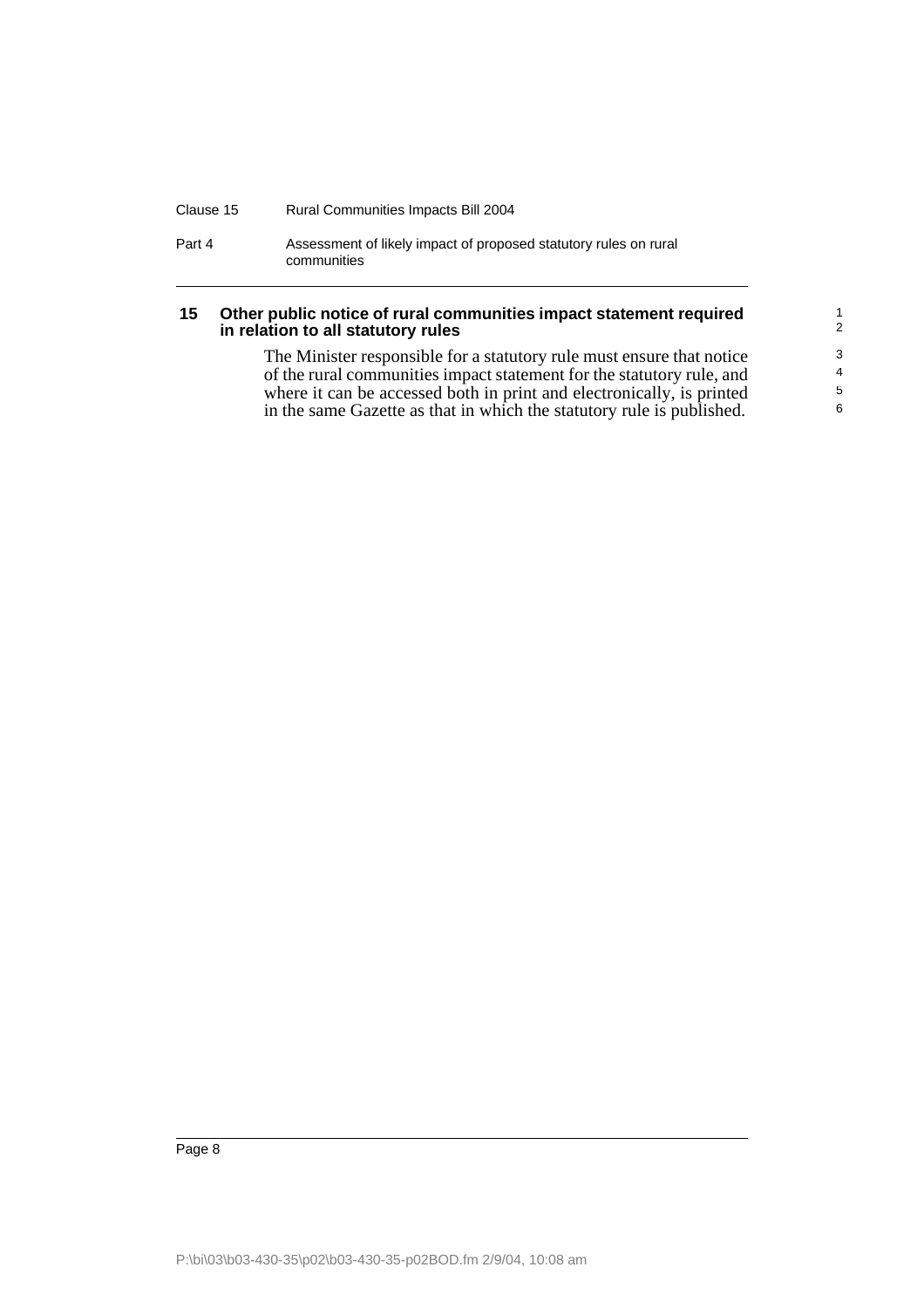| Rural Communities Impacts Bill 2004                                                                | Clause 16 |
|----------------------------------------------------------------------------------------------------|-----------|
| Assessment of likely impact of proposed environmental planning<br>instruments on rural communities | Part 5    |

## **Part 5 Assessment of likely impact of proposed environmental planning instruments on rural communities**

#### **16 Likely impact on rural communities must be determined before a proposed State environmental planning policy is recommended to Governor**

A Minister who intends to recommend to the Governor the making of a proposed State environmental planning policy must, before recommending the proposed policy, ensure:

- (a) that a rural communities impact statement has been prepared in relation to the proposed policy, which provides information about the likely impact of the proposed policy on the rural community, and
- (b) that the rural communities impact statement was made available to the public at the same time and in the same way as the proposed policy was publicly exhibited under the *Environmental Planning and Assessment Act 1979*, and
- (c) that the Minister has given consideration as to whether or not the policy will have a likely impact on the rural community by having regard to the rural communities impact statement and any other submissions or matters that the Minister considers appropriate.

#### **17 Likely impact on rural communities must be determined before regional environmental plan is made**

A Minister who intends to make a regional environmental plan in relation to a local government area that is not in a metropolitan area must ensure:

- (a) that a rural communities impact statement has been prepared in relation to the proposed plan, which provides information about the likely impact of the proposed plan on the rural community, and
- (b) that the rural communities impact statement was made available to the public at the same time and in the same way as the proposed plan was publicly exhibited under the *Environmental Planning and Assessment Act 1979*, and
- (c) that the Minister has given consideration as to whether or not the plan will have a likely impact on the rural community by having regard to the rural communities impact statement and

1  $\mathfrak{p}$ 3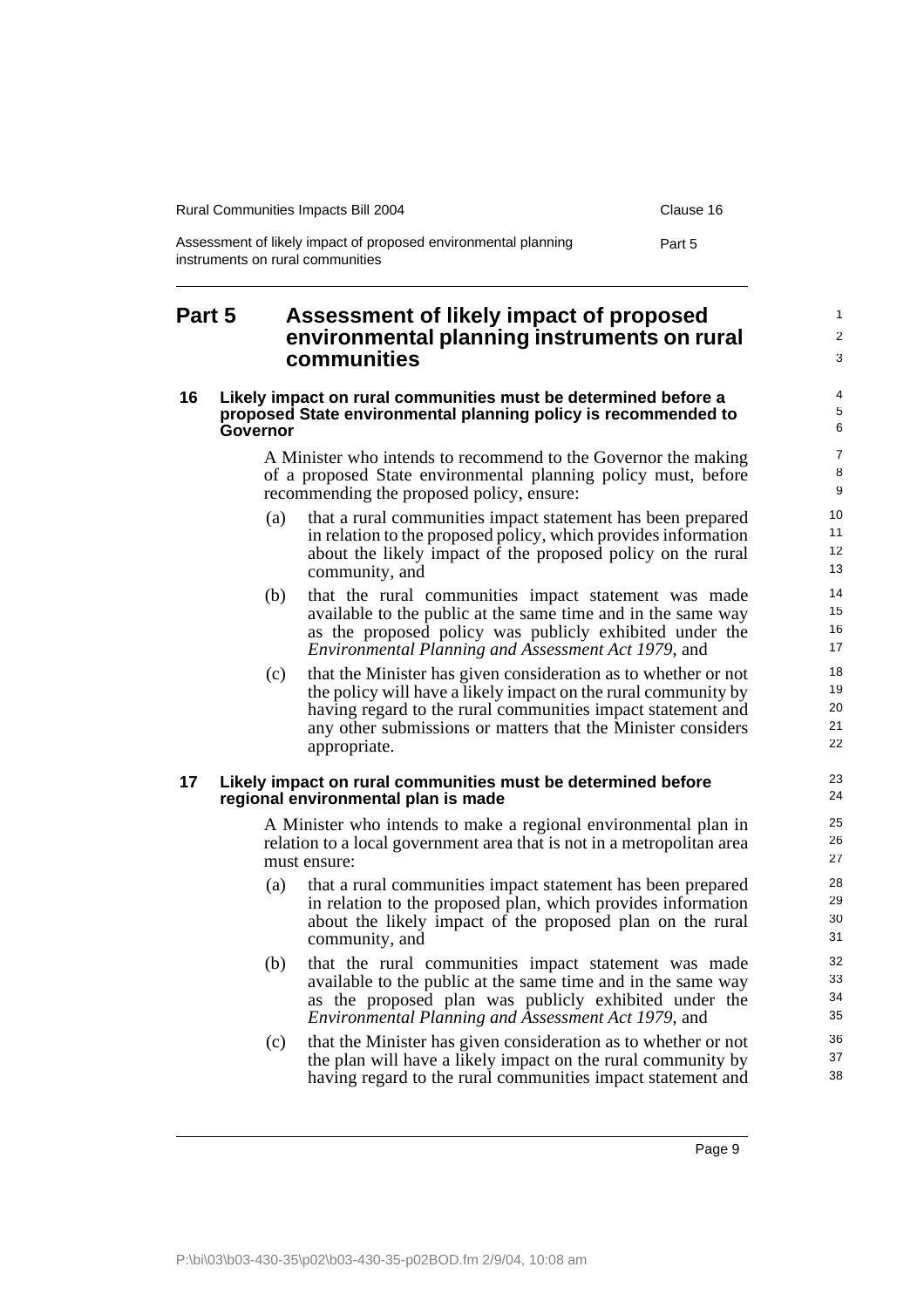| Clause 18 | <b>Rural Communities Impacts Bill 2004</b>                                                         |
|-----------|----------------------------------------------------------------------------------------------------|
| Part 5    | Assessment of likely impact of proposed environmental planning<br>instruments on rural communities |

any other submissions or matters that the Minister considers appropriate.

1 2

#### **18 Likely impact on rural communities must be determined before local environmental plan is made**

A Minister who intends to make a local environmental plan in relation to a local government area that is not in a metropolitan area must ensure:

- (a) that a rural communities impact statement has been prepared in relation to the proposed plan, which provides information about the likely impact of the proposed plan on the rural community, and
- (b) that the rural communities impact statement was made available to the public at the same time and in the same way as the proposed plan was publicly exhibited under the *Environmental Planning and Assessment Act 1979*, and
- (c) that the Minister has given consideration as to whether or not the plan will have a likely impact on the rural community by having regard to the rural communities impact statement and any other submissions or matters that the Minister considers appropriate.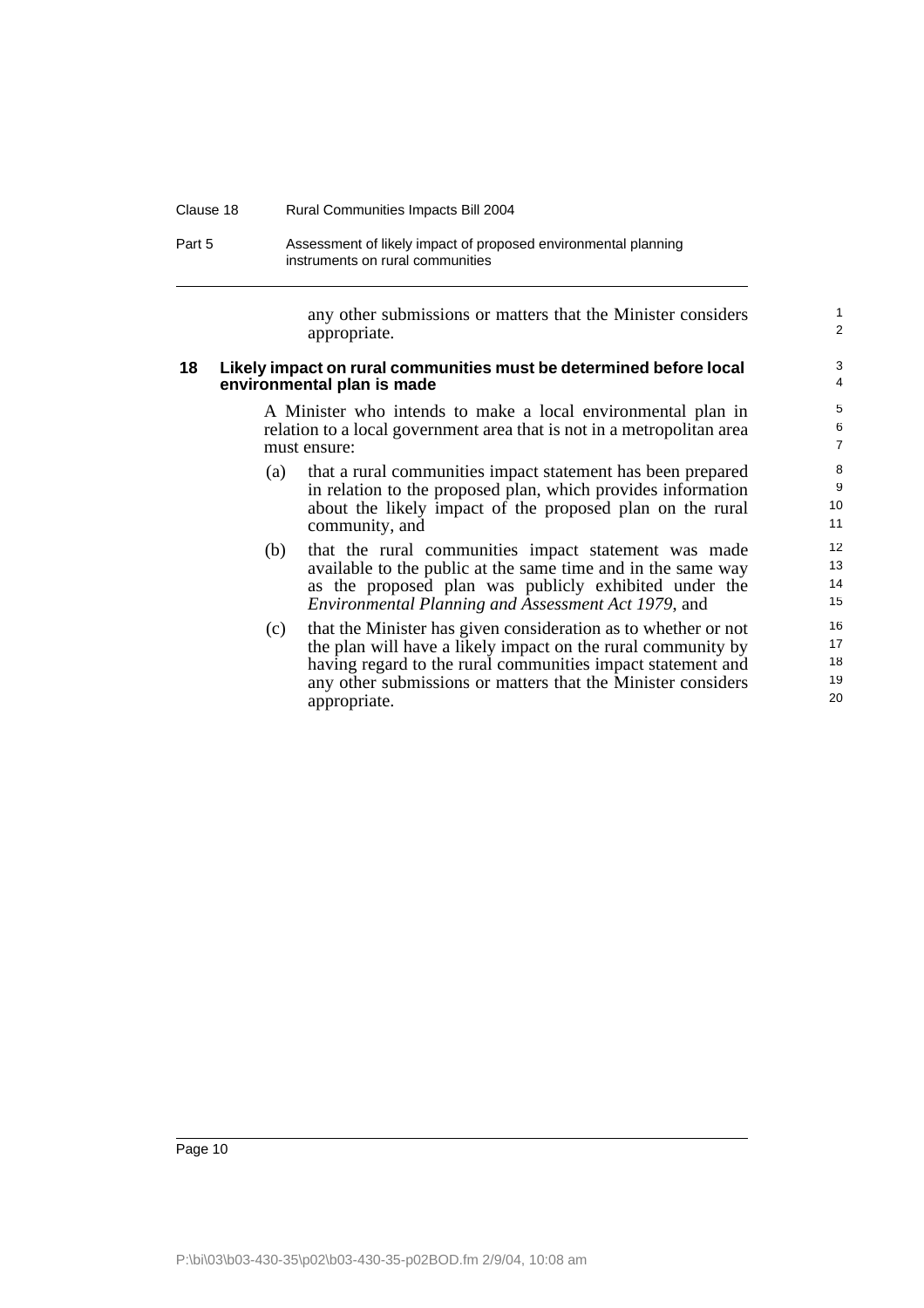| <b>Rural Communities Impacts Bill 2004</b>                                        | Clause 19 |
|-----------------------------------------------------------------------------------|-----------|
| Assessment of likely impact of proposed Cabinet decisions on rural<br>communities | Part 6    |

## **Part 6 Assessment of likely impact of proposed Cabinet decisions on rural communities**

#### **19 Likely impact on rural communities must be determined before Cabinet decides on any matter**

- (1) This section applies to every decision that is put before the Cabinet that:
	- (a) involves the proposed introduction of taxes, charges and fees that are, or are likely to be, imposed on residents or businesses in the rural community (whether or not they would also be imposed on any other community), or
	- (b) involves the proposed increase of taxes, charges and fees that are, or are likely to be, imposed on residents or businesses in the rural community (whether or not they would also be imposed on any other community), or
	- (c) otherwise could reasonably be expected to have an impact on the rural community (whether or not it has the same impact on any other community).
- (2) The Premier must ensure that the Cabinet does not consider any decision to which this section applies unless:
	- (a) a rural communities impact statement has been prepared in relation to the proposed decision, which provides information about the likely impact of the proposed decision on the rural community, and
	- (b) a copy of the rural communities impact statement has been circulated to each Cabinet member before the decision is made.
- (3) The Premier must ensure that, before the Cabinet makes a decision on the matter, each Cabinet member has given consideration as to whether or not the decision will have a likely impact on the rural community by having regard to the rural communities impact statement.

### **20 Part extends to legislation**

This Part extends to the consideration of Bills, statutory rules or environmental planning instruments and is in addition to, and not in substitution for, Parts 3–5.

1  $\mathfrak{p}$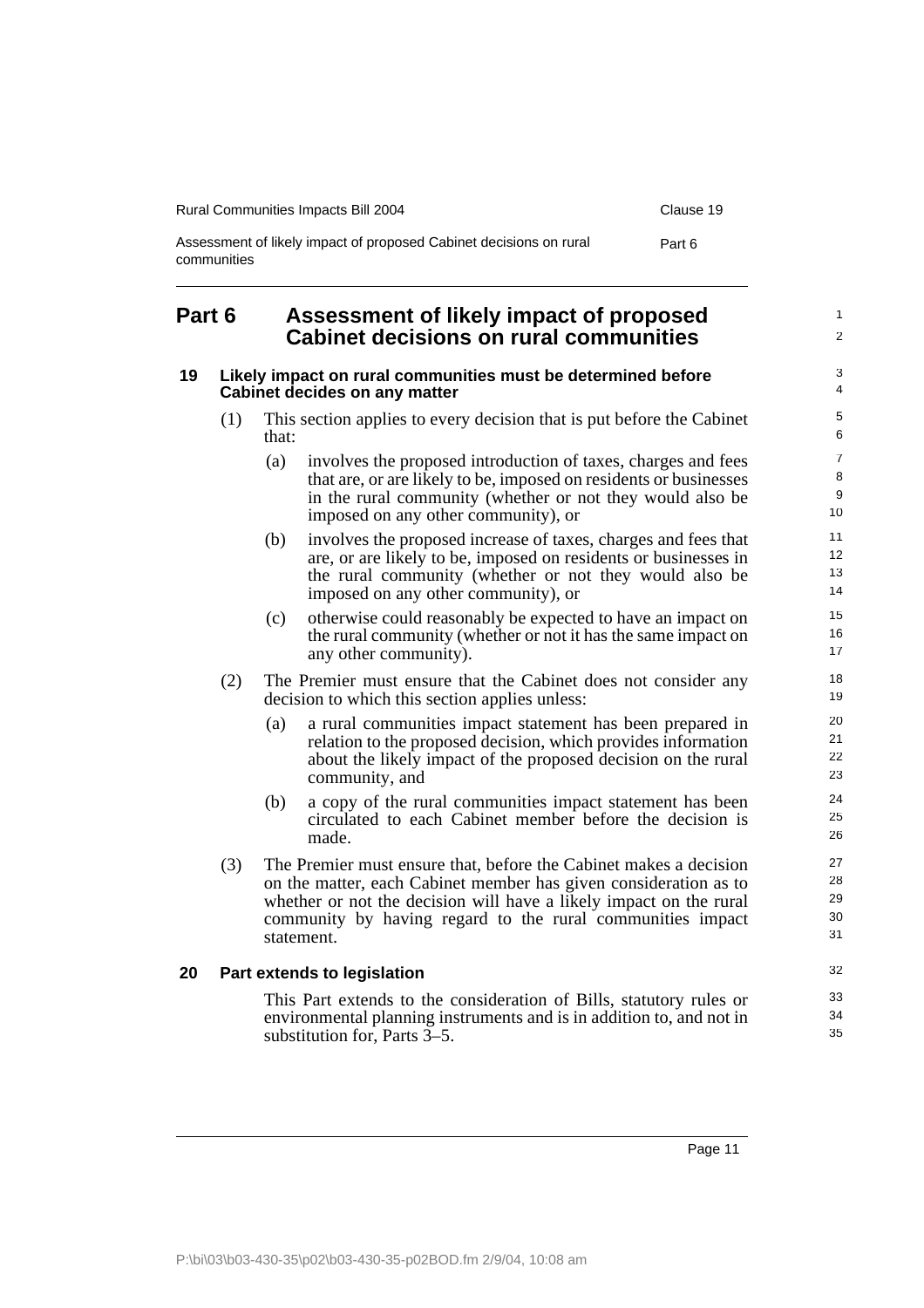| Clause 21 | <b>Rural Communities Impacts Bill 2004</b>      |
|-----------|-------------------------------------------------|
| Part 7    | <b>Rural Communities Impact Assessment Unit</b> |

## **Part 7 Rural Communities Impact Assessment Unit**

#### **21 Establishment of Rural Communities Impact Assessment Unit**

(1) The Rural Communities Impact Assessment Unit is established as a branch of the Cabinet Office.

1

- (2) The Rural Communities Impact Assessment Unit may arrange for the use of the services of any staff (by secondment or otherwise) or facilities of a Department for the purpose of writing one or more particular rural communities impact statements. For the purposes of this Act, a person whose services are made use of under this section is a member of the staff of the Unit.
- (3) The Rural Communities Impact Assessment Unit cannot be abolished, renamed or removed from the Cabinet Office by order under Chapter 4 of the *Public Sector Employment and Management Act 2002*.

#### **22 Liaison with Rural Communities Impact Assessment Unit**

There is to be in each Department of the Public Service at least one person whose duties involve, or include, liaising with the Rural Communities Impact Assessment Unit of the Cabinet Office on matters arising under this Act that concern the Department.

#### **23 Electronic access to rural communities impact statements**

The Rural Communities Impact Assessment Unit must maintain a website that allows free public access to rural communities impact statements as follows:

- (a) statements in relation to proposed Bills must be posted on the website on and from the day of the second reading of the Bill up until the time that the Act is repealed,
- (b) statements in relation to proposed statutory rules in relation to which regulatory impact statements are required to be publicly exhibited must be posted on the website on and from the first day of exhibition of the regulatory impact statement up until the time that the statutory rule is repealed,
- (c) statements in relation to proposed statutory rules in relation to which regulatory impact statements are not required to be publicly exhibited must be posted on the website on and from the date of their publication in the Gazette up until the time that the statutory rule is repealed,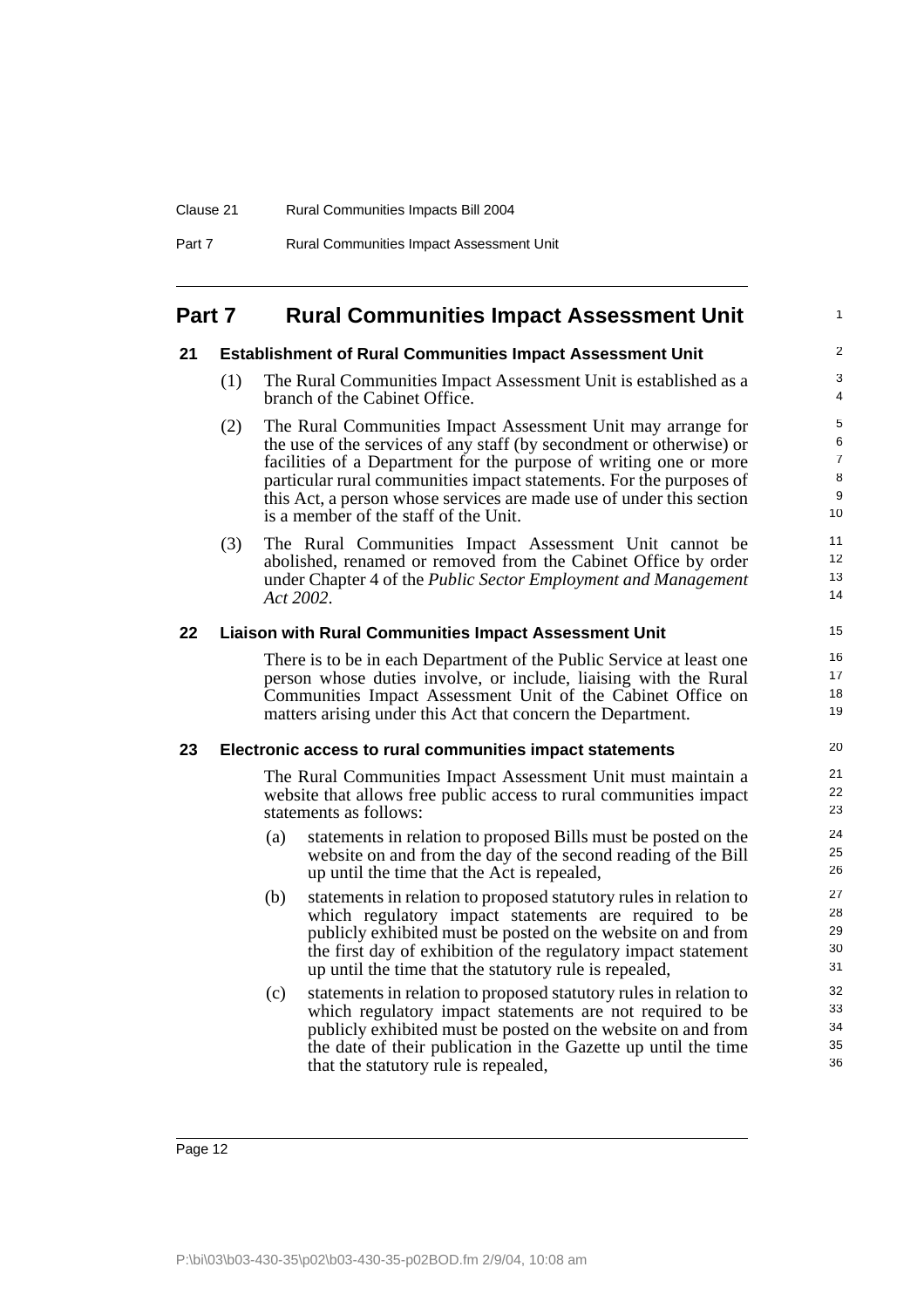| Rural Communities Impacts Bill 2004             | Clause 23 |
|-------------------------------------------------|-----------|
| <b>Rural Communities Impact Assessment Unit</b> | Part 7    |
|                                                 |           |

(d) statements in relation to proposed environmental planning instruments are to be posted on the website on and from the first day of public exhibition of the proposed instrument up until the time that the instrument is repealed. 1 2 3 4